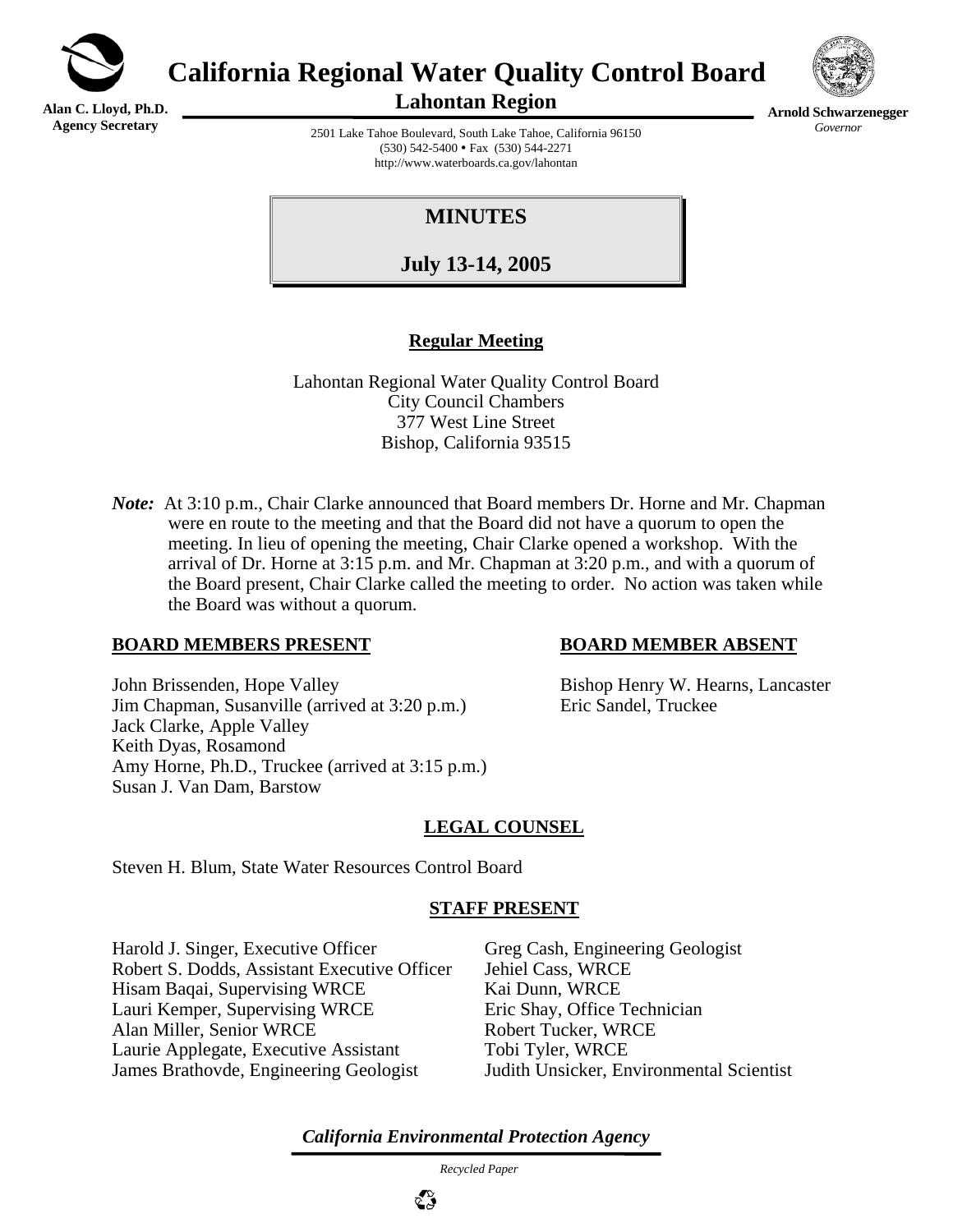## **ADDRESSING THE BOARD**

Mark Bagley, Sierra Club and Owens Valley Committee Gene Coufal, Los Angeles Department of Water and Power Bill Davis Tam Doduc, Member, State Water Resources Control Board Robert A. Gillette, Corollo Engineers Nicole Granquist, Downey Brand Gary Guenther, Mammoth Lakes resident Paul Lamos, U.S. Borax Steve Maguin and Raymond Tremblay, Sanitation Districts of Los Angeles County John Slezak, Los Angeles World Airports Chrisman L. Swanberg and Judy Spavada-Cummings, California Department of Corrections

## **OTHER BUSINESS**

## **1. Executive Officer's Report**

Mr. Singer discussed Items 1 and 2 of the written report. Mr. Singer handed out and discussed a new organization chart and noted Regional Board staff is reorganizing along program lines. The reorganization will take effect in late July or early August and will include a new enforcement unit under the direction of Scott Ferguson.

*Note*: At 3:20 p.m., with a quorum of the Board, Chair Clarke opened the meeting. For the continuation of the Executive Officer's report, see page 3.

## **ENFORCEMENT ACTION**

**2.** *Public Hearing* **– Consideration of a Cease and Desist Order for the California Department of Corrections, California Correctional Center at Susanville, and High Desert State Prison for Violation of Waste Discharge Requirements for the Wastewater Treatment Plant, Board Order No. 6-95-23, Lassen County** 

Mr. Blum disclosed his previous employment with the California Department of Corrections (CDC) in 1987-88. He noted that he disclosed his previous employment to CDC representatives who voiced no objection to his participation. Mr. Blum stated that he reviewed the Canon of Ethics and did not have a conflict in representing the Board in the action.

Chrisman L. Swanberg, legal counsel for the CDC, stated that he had no objection to Mr. Blum's participation.

Mr. Chapman disclosed that he serves on the Warden's Community Advisory Committee and that the Committee had not discussed the issue currently before the Board. He stated that he did not have a conflict by participating.

Chair Clarke opened the public hearing and administered the oath.

*California Environmental Protection Agency*

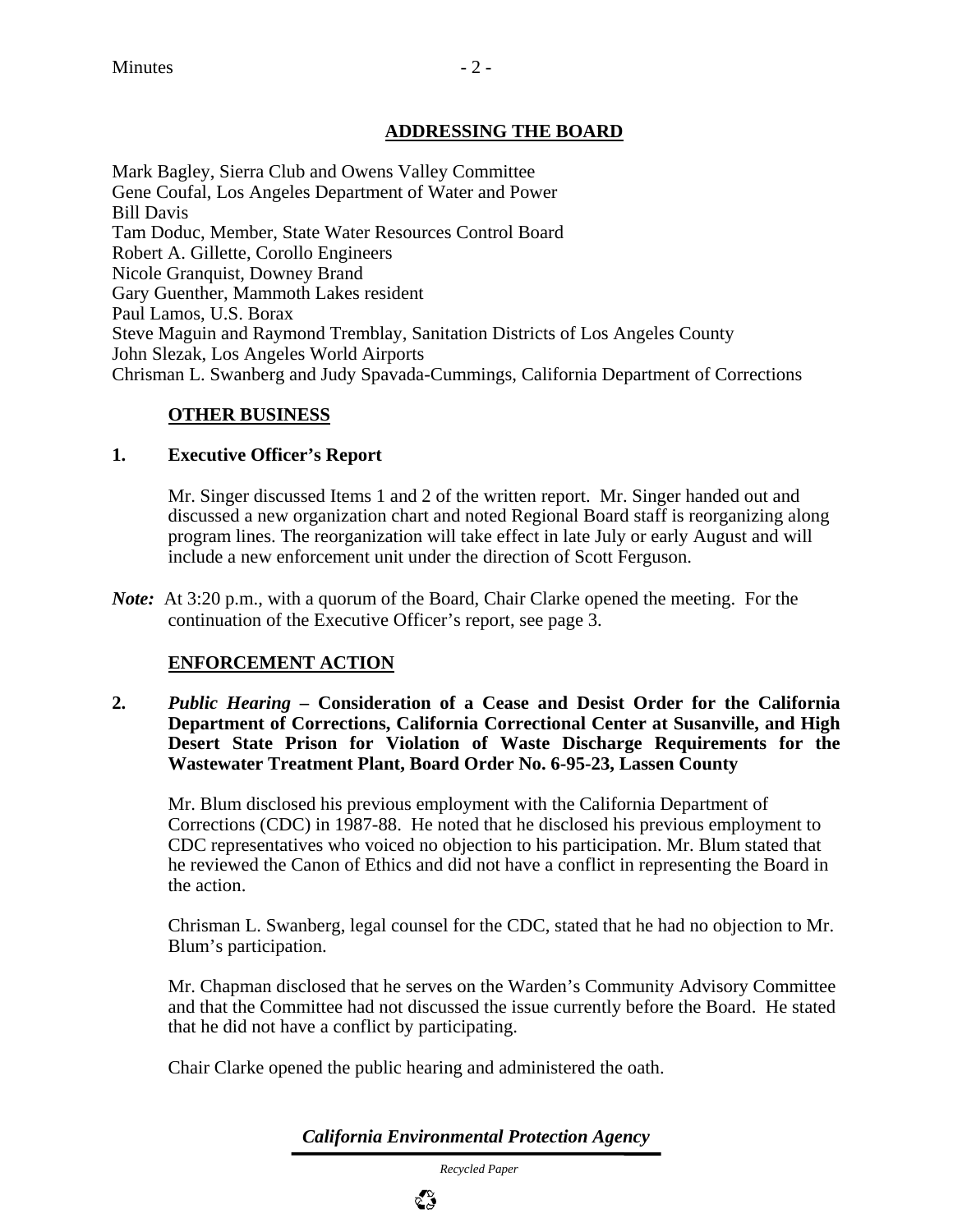Robert Tucker gave the staff presentation. Mr. Tucker and Alan Miller answered questions from the Board.

Addressing the Board: Robert A. Gillette, Corollo Engineers and Judy Spavada-Cummings, California Department of Corrections.

There being no further testimony, Chair Clarke closed the public hearing. Board members discussed the proposed cease and desist order.

• **Motion:** Moved by Dr. Horne and seconded by Mr. Brissenden to adopt the cease and desist order with the changes recommended by staff in the late revision sheet.

| <b>Roll call vote:</b> | Dr. Horne      | Yes |
|------------------------|----------------|-----|
|                        | Mr. Dyas       | Yes |
|                        | Mr. Chapman    | Yes |
|                        | Mr. Brissenden | Yes |
|                        | Ms. Van Dam    | Yes |
|                        | Mr. Clarke     | Yes |

## **Motion unanimously carried.**

## **OTHER BUSINESS**

#### **1. Executive Officer's Report, continued**

*Note:* See page 2 for first portion of the Executive Officer's Report.

Mr. Singer discussed Items 3, 5, 7, 8, 9, 10 and 11 of the written report.

Mr. Brissenden expressed concern regarding provisions included in a Memorandum of Understanding between Alpine County and the Department of Fish and Game (DFG) related to the Bagley Valley. He commented that DFG offered to open the Bagley Valley to limited use for motorized vehicles and suggested that staff send a letter of concern to DFG and the Alpine County Board of Supervisors. Mr. Singer noted the need to keep the Bagley Valley closed to motorized vehicles to allow previous restoration work performed with grant funding to stabilize. Mr. Singer noted he would look into the matter.

Mr. Singer noted the Superior Court for the County of Sacramento recently ruled that the Lahontan Regional Board's timber harvest waiver is valid. If the ruling is not appealed within 30 days, Regional Board staff will consider proposing modifications to the waiver.

Mr. Singer commended Regional Board staff Tom Suk and Erika Lovejoy for their work with Board of Forestry (BOF) staff to amend the BOF fuels hazard reduction regulations. The amended regulations allow landowners in the Lake Tahoe Basin to thin trees in stream environment zones by filing a brief "exemption form" instead of a timber harvest plan. Landowners are required to obtain approval by Regional Board staff.

*California Environmental Protection Agency*

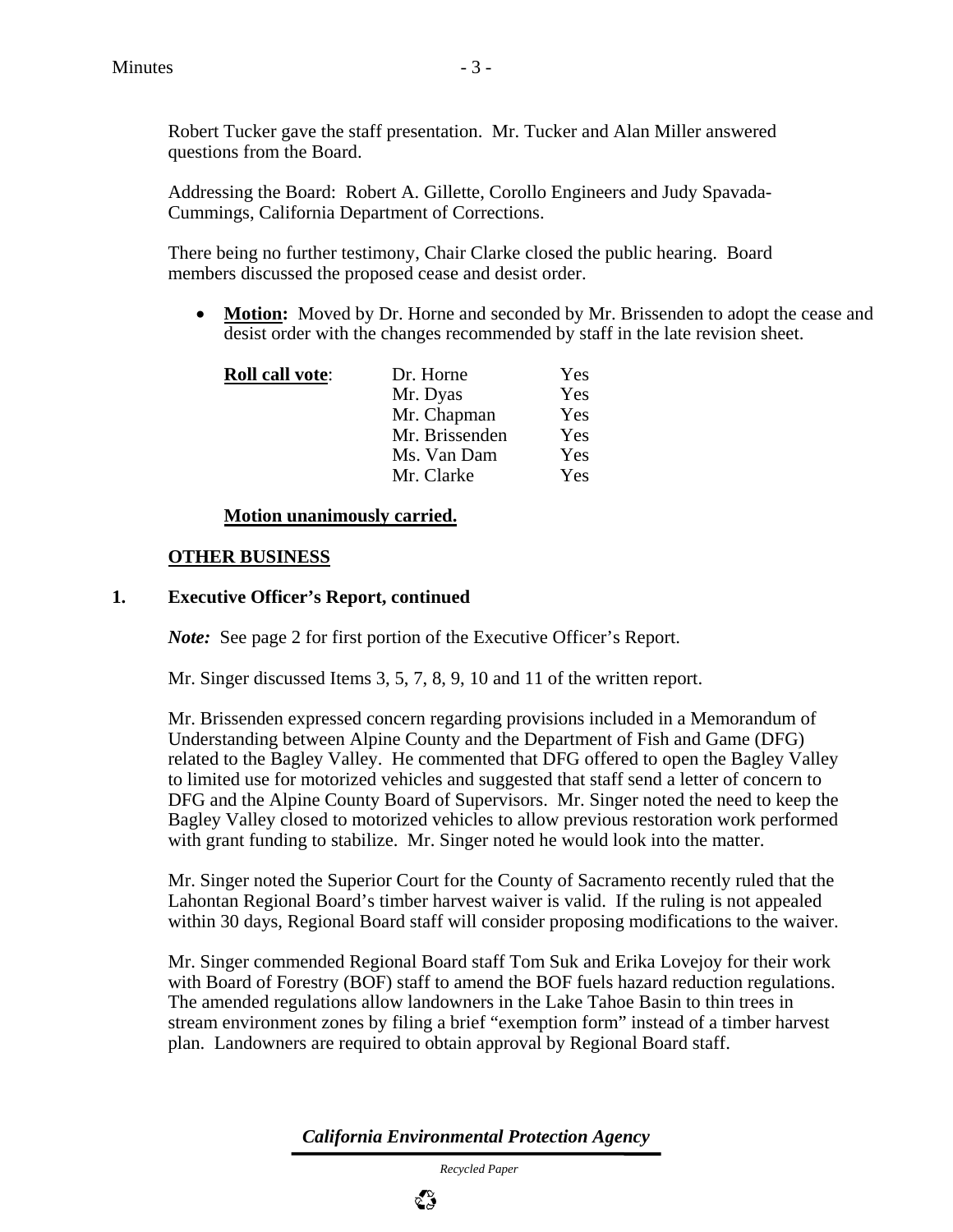Regional Board staff recently met with representatives of the BOF and the Tahoe Regional Planning Agency to simplify the permitting process for residential fuels hazard reduction work in the Lake Tahoe Basin.

Mr. Singer handed out and discussed the following:

- Article appearing in the Antelope Valley Press on July 10, 2005 by Julie Drake related to Los Angeles County Sanitation District Nos. 14 and 20.
- Article appearing in the Mercury News on June 29, 2005 by Glennda Chui entitled "Bugs thrive amid arsenic in salt pan" related to Searles Lake.
- Letter dated July 6, 2005 to Jack Clarke, Chair, Lahontan Water Board, from Wayne Nastri, Regional Administrator for the U.S. Environmental Protection Agency, Region IX, regarding timely adoption of high priority TMDLs scheduled for adoption by the Regional Board in 2005.
- Memo dated July 11, 2005 to Regional Board Members from Arthur G. Baggett, Jr., Chair, State Water Board, regarding the September 19-20, 2005 Water Quality Coordinating Committee meeting in Sacramento.

Mr. Singer discussed the 2005-06 Budget. Mr. Chapman asked for additional information regarding TMDL funding and a summary of highlights of the budget. Mr. Singer noted he would provide the information requested.

The afternoon session of the Board meeting adjourned at 5:05 p.m.

## **Regular Meeting, continued 7:00 p.m., July 13, 2005**

Chair Jack Clarke called the meeting to order at 7:00 p.m. Board members present: John Brissenden, Jim Chapman, Keith Dyas, Amy Horne, Ph.D., and Susan Van Dam. Absent: Bishop Henry Hearns and Eric Sandel.

Chair Clarke introduced Tam Doduc, member of the State Water Resources Control Board, and one of two State Board liaisons to the Lahontan Regional Board. Ms. Doduc discussed the 2005-06 Budget.

## **4. PUBLIC FORUM**

Gary Guenther, Mammoth Lakes resident, handed out a letter to the Regional Board dated July 13, 2005, including 12 photographs showing water quality issues and a copy of a research paper written by Robert Wayne Derlet, M.D. and James Reynolds Carlson, Ph.D. Mr. Guenther expressed concern regarding the impact on water quality of grazing and commercial pack stations operating on U.S. Forest Service lands. Mr. Guenther noted he previously provided additional documentation to Cindi Mitton of the Board's Victorville office. He asked the Board to look into the issue.

Mr. Singer noted the information presented by Mr. Guenther would be provided to the Regional Board's nonpoint source unit. Nonpoint source unit staff will be asked to contact U.S. Forest Service staff to investigate the issue. Mr. Guenther will be notified of the results of the investigation.

*California Environmental Protection Agency*

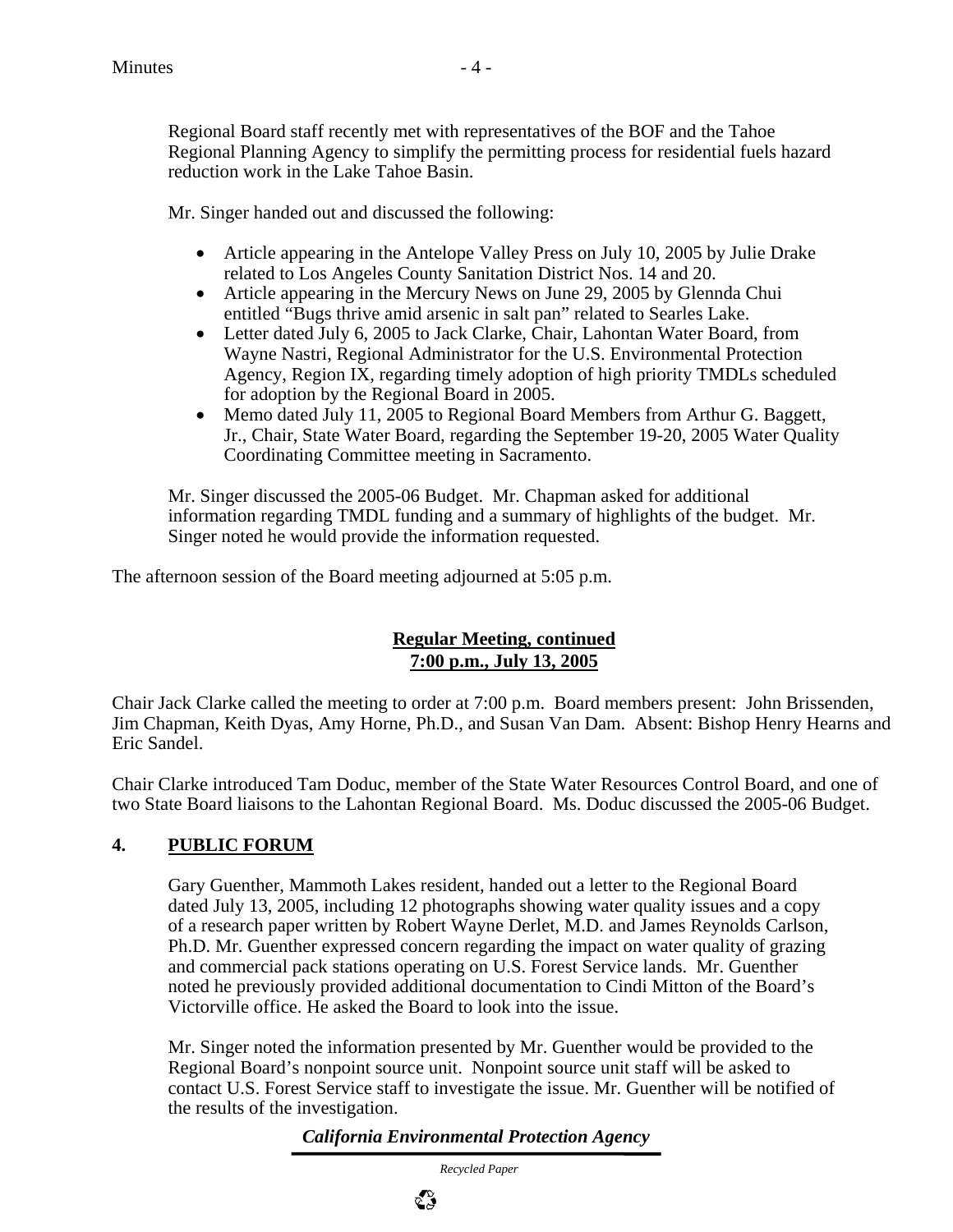## **OTHER BUSINESS**

## **5. Minutes of the Regular Meeting of June 15 and 16, 2005 in South Lake Tahoe**

• **Motion:** Moved by Mr. Dyas, seconded by Dr. Horne and **unanimously carried** to adopt the June 15-16, 2005 minutes as written. Note: Ms. Van Dam and Mr. Brissenden abstained.

## **6. ADOPTION OF UNCONTESTED CALENDAR**

Items 7, 8, 11 and 13 were considered on the uncontested calendar.

• **Motion:** Moved by Dr. Horne, seconded by Mr. Brissenden and **unanimously carried**  to adopt Items 7, 8, 11 and 13 on the uncontested calendar.

## **AMENDED WASTE DISCHARGE REQUIREMENTS**

## **9. Los Angeles County Sanitation District No. 14, Lancaster Water Reclamation Plant, (R6V-2002-053)** Los Angeles County

Mr. Dyas disclosed his employment with Edwards Air Force Base and recused himself from this item.

Kai Dunn gave the staff presentation and asked the Board to adopt the order as proposed.

Addressing the Board: Steve Maguin, Sanitation Districts of Los Angeles County.

Robert Dodds, Assistant Executive Officer, suggested a change to page 3, 2.a., of the Order. The last sentence was modified to read (underlining added for clarity): …completed prior to January 1, 2009, provided the quality of the effluent meets Basin Plan standards.

• **Motion:** Moved by Mr. Brissenden, seconded by Dr. Horne and **unanimously carried** to adopt the Order with the changes to page 3, 2.a. suggested by Mr. Dodds. *Note:* Mr. Dyas did not vote.

## **10. Los Angeles County Sanitation District No. 20, Palmdale Water Reclamation Plant, (6-00- 57A03)** Los Angeles County

Jehiel Cass gave the staff presentation. Mr. Cass discussed the Order; comments submitted by Nicole E. Granquist, counsel for Los Angeles County Sanitation District No. 20, and Regional Board staff's suggested late revisions to the Order. Mr. Cass recommended the Board adopt the Order with the changes recommended by staff in the late revision sheet.

Addressing the Board: Steve Maguin, Sanitation Districts of Los Angeles County; John Slezak, Los Angeles World Airports; Nicole Granquist, counsel for Los Angeles County Sanitation District No. 20, and Raymond Tremblay, Sanitation Districts of Los Angeles County.

• **Motion:** Moved by Mr. Dyas, seconded by Dr. Horne and **unanimously carried** to adopt the Order with the changes recommended by staff in the late revision sheet.

## *California Environmental Protection Agency*

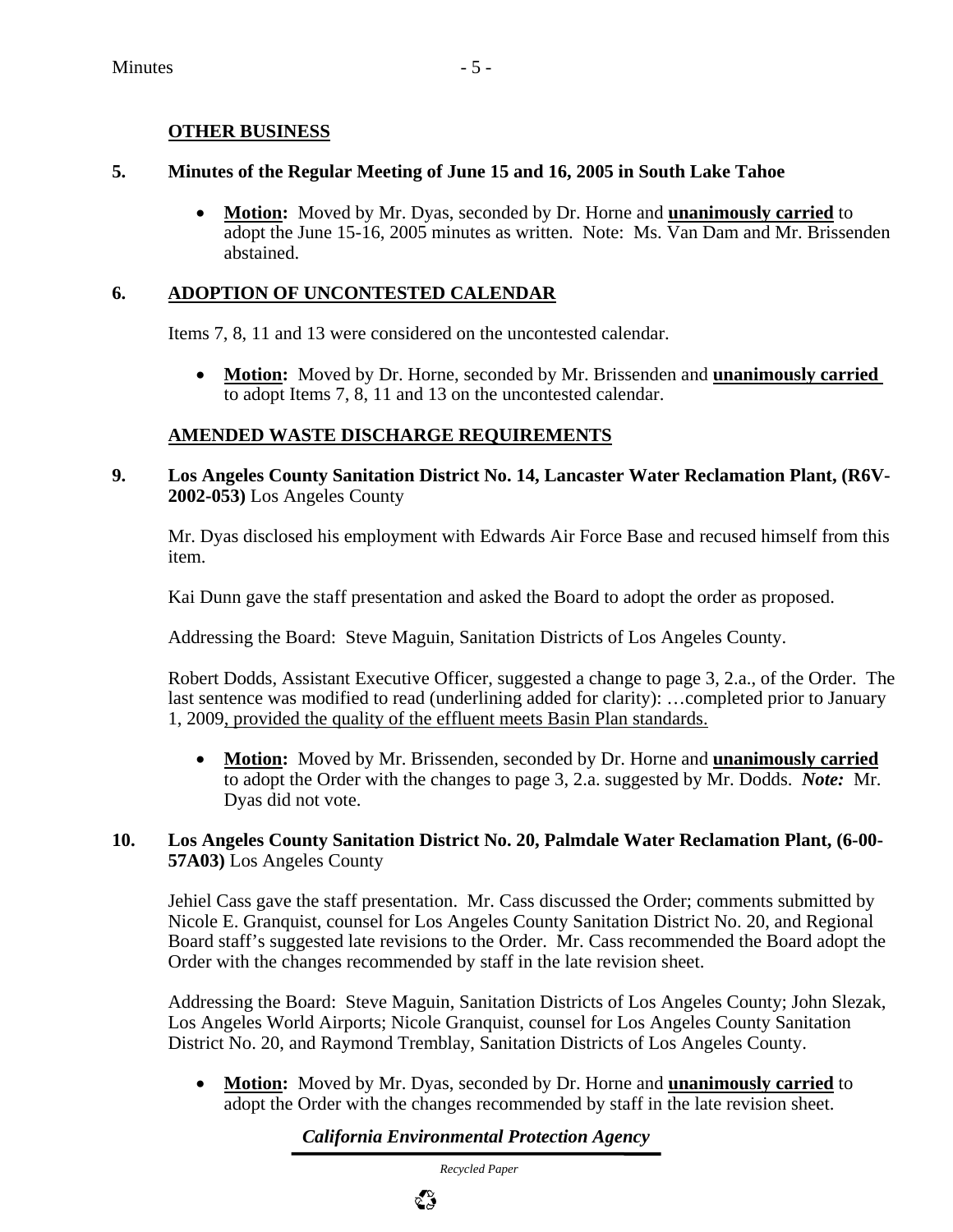## **OTHER BUSINESS**

**12. Conditional Waiver of Water Reclamation Requirements – Los Angeles County Sanitation District No. 14, Lancaster Water Reclamation Plant, Applying Recycled Water for Dust Control and Compaction During Construction,** Los Angeles County

Mr. Dyas disclosed his employment with Edwards Air Force Base and recused himself from this item.

Kai Dunn gave the staff presentation and recommended the Board adopt the Resolution with the changes recommended by staff in the late revision sheet.

• **Motion:** Moved by Mr. Chapman, seconded by Dr. Horne and **unanimously carried** to adopt the Resolution with the changes recommended by staff in the late revision sheet. *Note:* Mr. Dyas did not vote.

## **STATUS REPORTS**

**14. Status Report on Compliance of Los Angeles County Sanitation District No. 14, Lancaster Water Reclamation Plant, with Waste Discharge Requirements (R6V-2002-053) and Cease and Desist Order (R6V-2004-038),** Los Angeles County

Mr. Dyas disclosed his employment with Edwards Air Force Base and recused himself from this item.

Kai Dunn gave the status report.

Addressing the Board: Steve Maguin and Raymond Tremblay, Sanitation Districts of Los Angeles County.

**15. Status Report on Compliance of Los Angeles County Sanitation District No. 20, Palmdale Water Reclamation Plant, with Waste Discharge Requirements (6-00-57), Cease and Desist Order (R6V-2004-039) and with Cleanup and Abatement Order (R6V-2003-056),** Los Angeles County

Jay Cass gave the status report.

Addressing the Board: Steve Maguin, Sanitation Districts of Los Angeles County.

## **3. CLOSED SESSION**

Board members met in closed session on July 13, 2005 from 9:20 p.m. to 9:34 p.m. to discuss items h, i, j, m, n and o. **Authority:** Government Code Section 11126(a)(e).

The Board reconvened in open session at 9:34 p.m.

The evening session adjourned at 9:34 p.m.

*California Environmental Protection Agency*

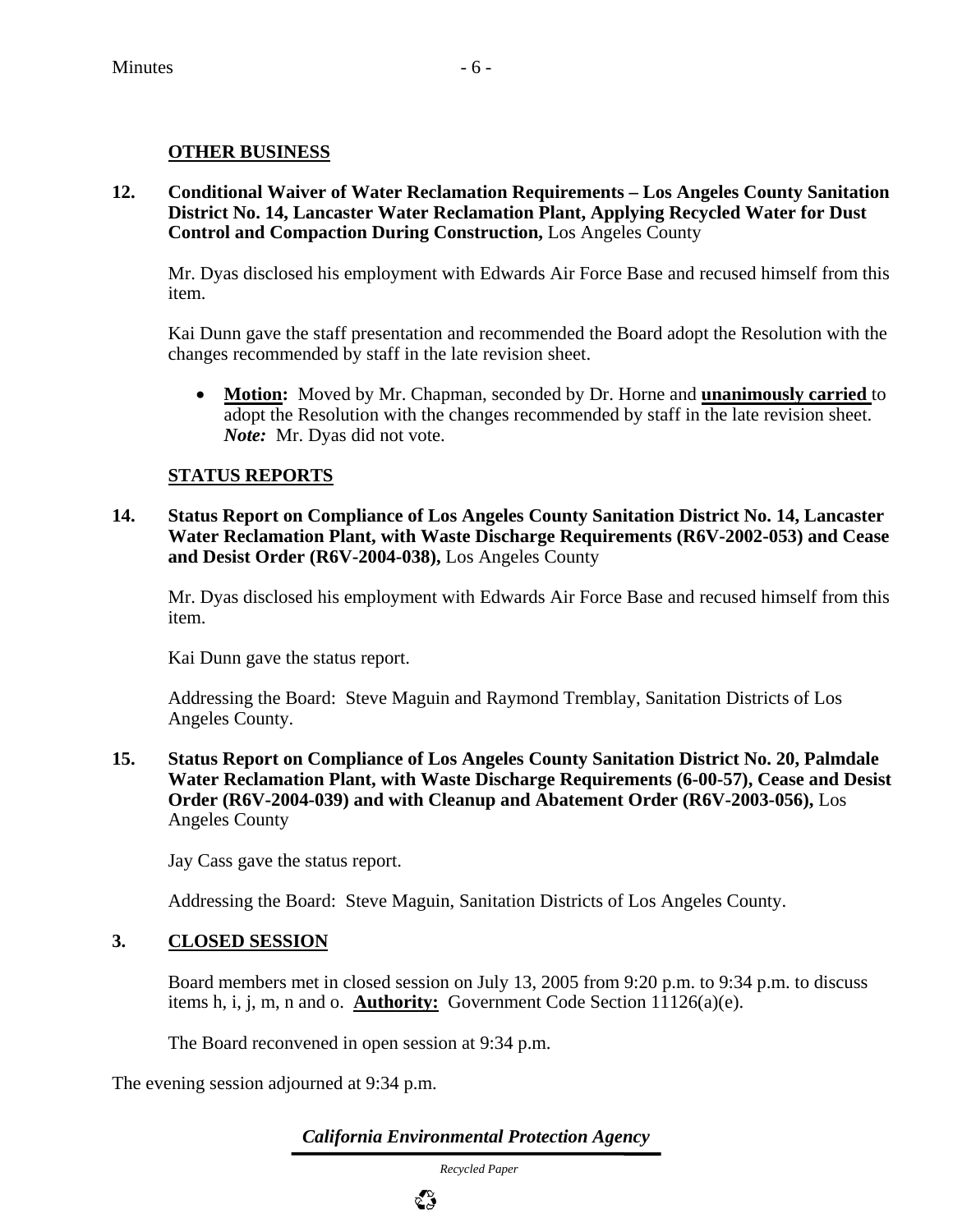## **Regular Meeting, continued 8:30 a.m., July 14, 2005**

Chair Jack Clarke called the meeting to order at 8:30 a.m. Board members present: John Brissenden, Jim Chapman, Keith Dyas, Amy Horne, Ph.D., and Susan Van Dam. Absent: Bishop Henry Hearns and Eric Sandel.

## **NEW NPDES PERMIT, WASTE DISCHARGE REQUIREMENTS AND WATER QUALITY CERTIFICATION**

## **16. Los Angeles Department of Water and Power, Lower Owens River Project,** Inyo County

Mr. Singer commended Alan Miller for his work on the Lower Owens River Project.

Alan Miller gave the staff presentation and answered questions from the Board. He asked the Board to adopt the Order with the changes recommended by staff in the late revision sheet.

Addressing the Board: Gene Coufal, Los Angeles Department of Water and Power and Mark Bagley, Sierra Club and Owens Valley Committee.

After a short break, Alan Miller recommended striking the following sentence from paragraph 3 of staff's late revision sheet (strikeout added for clarity): Page H-5, first paragraph: "The 200 cfs peak release flow rate in the Lower Owens River immediately below the Alabama Spillgate will be maintained for 24 hours..."

Mr. Singer answered questions from the Board.

• **Motion:** Moved by Dr. Horne, seconded by Mr. Brissenden and **unanimously carried**  to adopt the Order with the changes recommended by staff in the late revision sheet and striking the sentence in paragraph 3 of the late revision sheet as recommended by Alan Miller.

## **PLANS AND POLICIES**

## **17.** *Public Hearing* **– Owens Lake Basin Plan Amendment and Environmental Document**

Chair Clarke opened the public hearing.

Dr. Judith Unsicker, Ph.D., gave the staff presentation. Dr. Unsicker recommended the Board adopt the Resolution as proposed.

Addressing the Board: Paul Lamos, U. S. Borax.

*California Environmental Protection Agency*